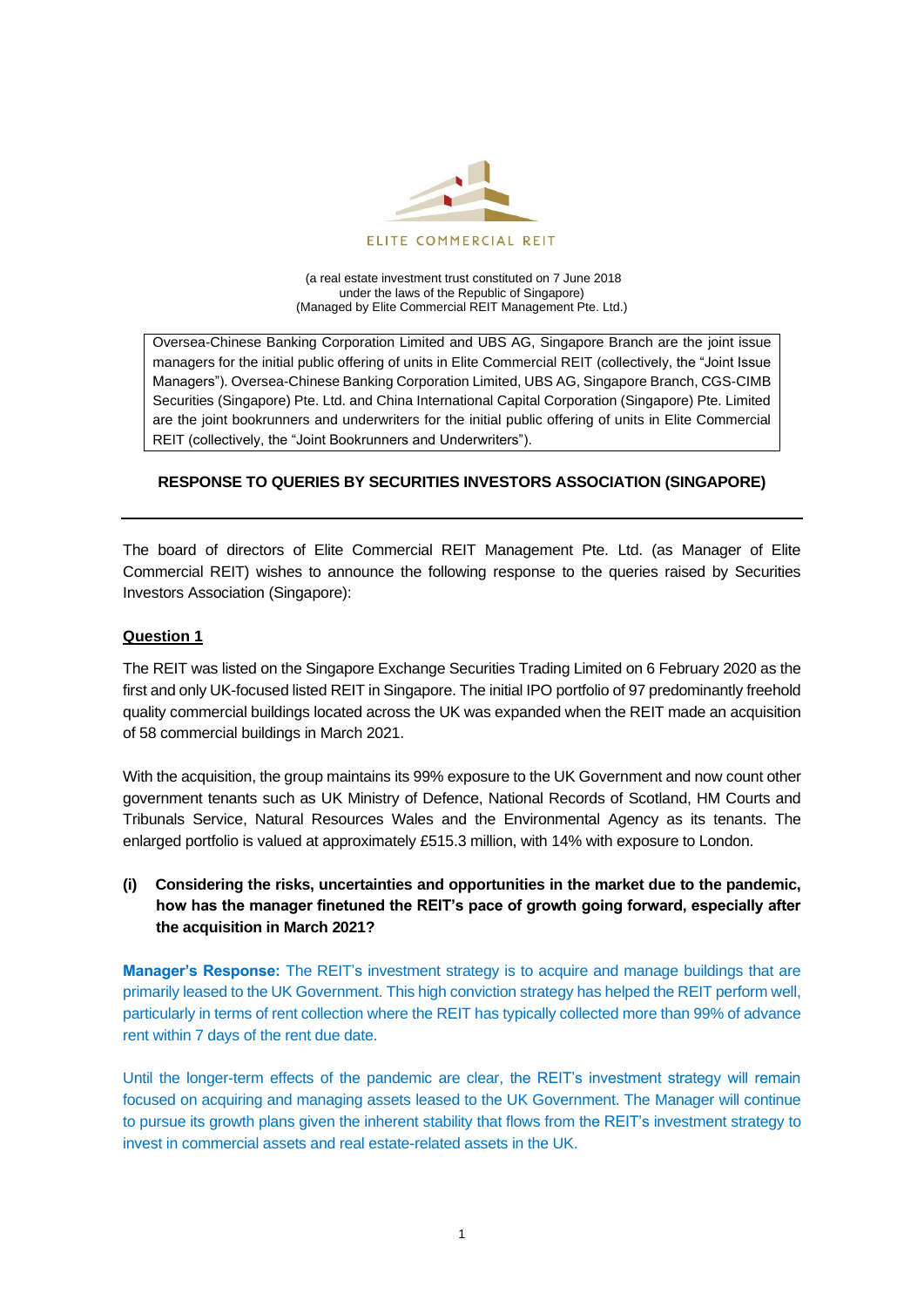The IPO portfolio appears to be mostly from "The Hayhill Portfolio<sup>1</sup>", which are the regional offices let to the Department for Work and Pensions (DWP) on new 10-year, Full Repairing and Insuring ("FRI") leases that commenced on 1st April 2018.

## **(ii) Can the manager provide unitholders with greater clarity on the opportunities to carry out asset enhancement on these buildings/assets?**

**Manager's Response:** The Manager continues to explore asset enhancement initiatives across various assets in the REIT's portfolio. The Manager is in discussions with the primary tenant, the UK Government's Department for Work & Pensions to explore enhancements to several assets. The REIT's strategy is focused on working with the tenant to help improve the environmental credentials of buildings in the portfolio as this is also a key long term strategic target of the tenant.

### **(iii) Can the manager provide greater visibility on the reversionary yield of its portfolio?**

**Manager's Response:** 94% of the leases to the UK Government have rent reviews in the fifth year (2023) based on the UK Consumer Price Index ("**CPI**"). The leases to the UK Government have embedded rental growth from inflation-linked rental escalations, as the CPI Index growth rate is compounded annually, subject to an annual minimum increase of 1.0% and maximum of 5.0%. CPI compound growth has been 4.5% since April 2018 and with the CPI forecasted to be 1.5% in 2021 before rising to 1.8% in 20221, the portfolio rental growth is expected to be between 7% - 8%.

### **(iv) How many of the assets have tenant break options?**

**Manager's Response:** For the 97 properties in the initial IPO portfolio, 82 properties were on 10-year leases with break options at the five-year mark (31 March 2023) subject to no less than 12 months' prior written notice; 13 properties on 10-year leases with no break option, and two properties were on a 10 year lease with break options at the three-year mark (31 March 2021).

The Manager employs an active asset management strategy to engage our tenants. For the two properties with break options at the three-year mark (31 March 2021), we have agreed with DWP to push out the break option for John Street, Sunderland by 12 months to 31 March 2022, whereas the break option was not exercised for Lodge House, Bristol hence the lease for Lodge House, Bristol will expire on 31 March 2028.

As a result, in the updated IPO portfolio of 97 properties, 82 properties are on 10-year leases with break options at the five-year mark (31 March 2023) subject to no less than 12 months' prior written notice; 14 of them on 10-year leases with no break option, and one is on a 10-year lease with break option at four-year mark (31 March 2022).

*<sup>1</sup> "Forecasted inflation rate of the Consumer Price Index in the United Kingdom from 2021 to 2025" – Statista, 2021*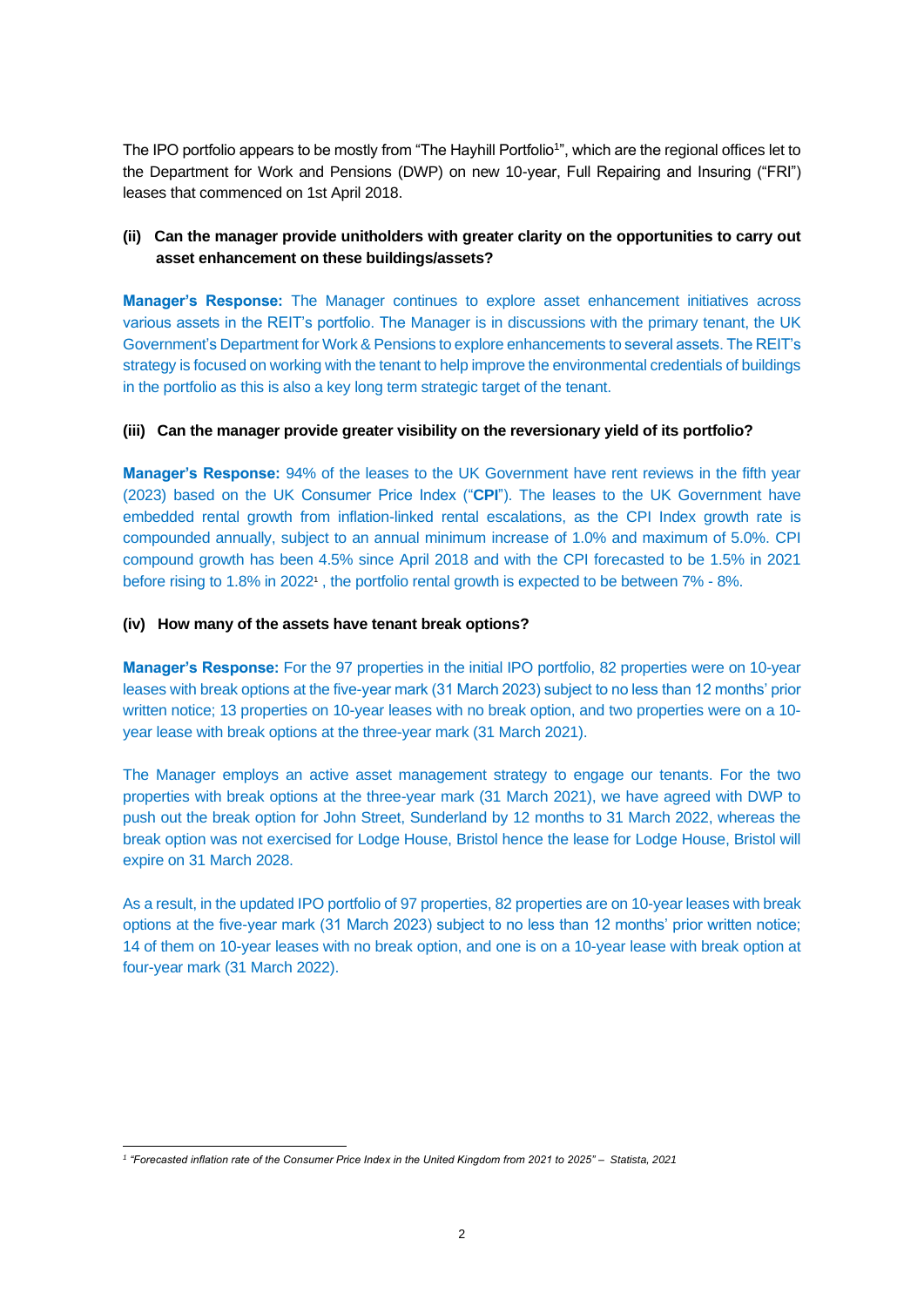## **Question 2**

The manager has stated that it seeks to achieve the value creation by acquisition growth which includes:

- Adopting a rigorous research driven selection process across the UK
- Focus on value-accretive commercial properties to provide attractive cash flows and yields
- Leveraging the Right-Of-First-Refusal ("ROFR") pipeline from the sponsor
- Extensive expertise in the UK with strong sourcing capabilities
- Having a long-term investment approach to improve future income and capital growth

The REIT acquired 58 of the 66 ROFR properties and 8 others remain in the ROFR pipeline (page 24).

## **(i) Can the manager help unitholders understand the extent of its sourcing capabilities? Has the manager sourced for, shortlisted and evaluated third-party assets since its listing?**

**Manager's Response:** The Sponsors – Elite Partners Holdings Pte. Ltd. ("**EPH**"), Ho Lee Group Pte. Ltd. and Sunway RE Capital Pte. Ltd. - have each provided Elite Commercial REIT with a right of first refusal ("ROFR") over all future UK commercial acquisitions.

Since listing, the Manager has been focused on completing its maiden acquisition of 58 assets out of the 62 UK commercial properties primarily long-term leased to the UK Government, based on the ROFR pipeline granted by Elite UK Commercial Fund II, a private trust managed by Elite Partners Capital Pte. Ltd. (a wholly-owned subsidiary of Elite Partners Holdings Pte. Ltd.).

Given the REIT's mandate to invest in UK focused assets, the Manager is currently evaluating acquisition opportunities in the UK market for third-party acquisitions, which has deep acquisition potential given that it is consistently ranked the second most-traded real estate market in the world. This is in addition to reviewing the properties under the ROFR pipeline granted by its Sponsors, most of which are on long-term leases by various ministries of the UK Government, and assets owned by thirdparties investors.

#### **(ii) What UK real estate experience and track record does the management team possess?**

**Manager's Response:** The Chief Investment Officer ("**CIO**") of the REIT Manager, Mr. Jonathan Edmunds, has 20 years of relevant real estate experience in the UK market focusing on real estate investment and management across various sectors globally, and capital raising. The track record of the CIO includes acquisitions, disposals, financings and asset management across multiple real estate sectors.

The Manager has on-the-ground presence in the UK with asset management veteran, Mr. James Tootell, on board under its Sponsor, Elite Partners Holdings Pte. Ltd. ("EPH") as Head of Asset Management (UK) with effect from 1 April 2020. Mr Tootell has over 15 years of transactional asset management experience across the UK, extensive knowledge of the REIT's Portfolio and wellestablished relationship with the primary occupier, the DWP. His services are provided to the Manager by way of an outsourcing arrangement with EPH and reports directly to the Manager on all asset management matters of the REIT.

In addition, the Manager also has Mr Nicholas David Ashmore, Independent Non-Executive Director of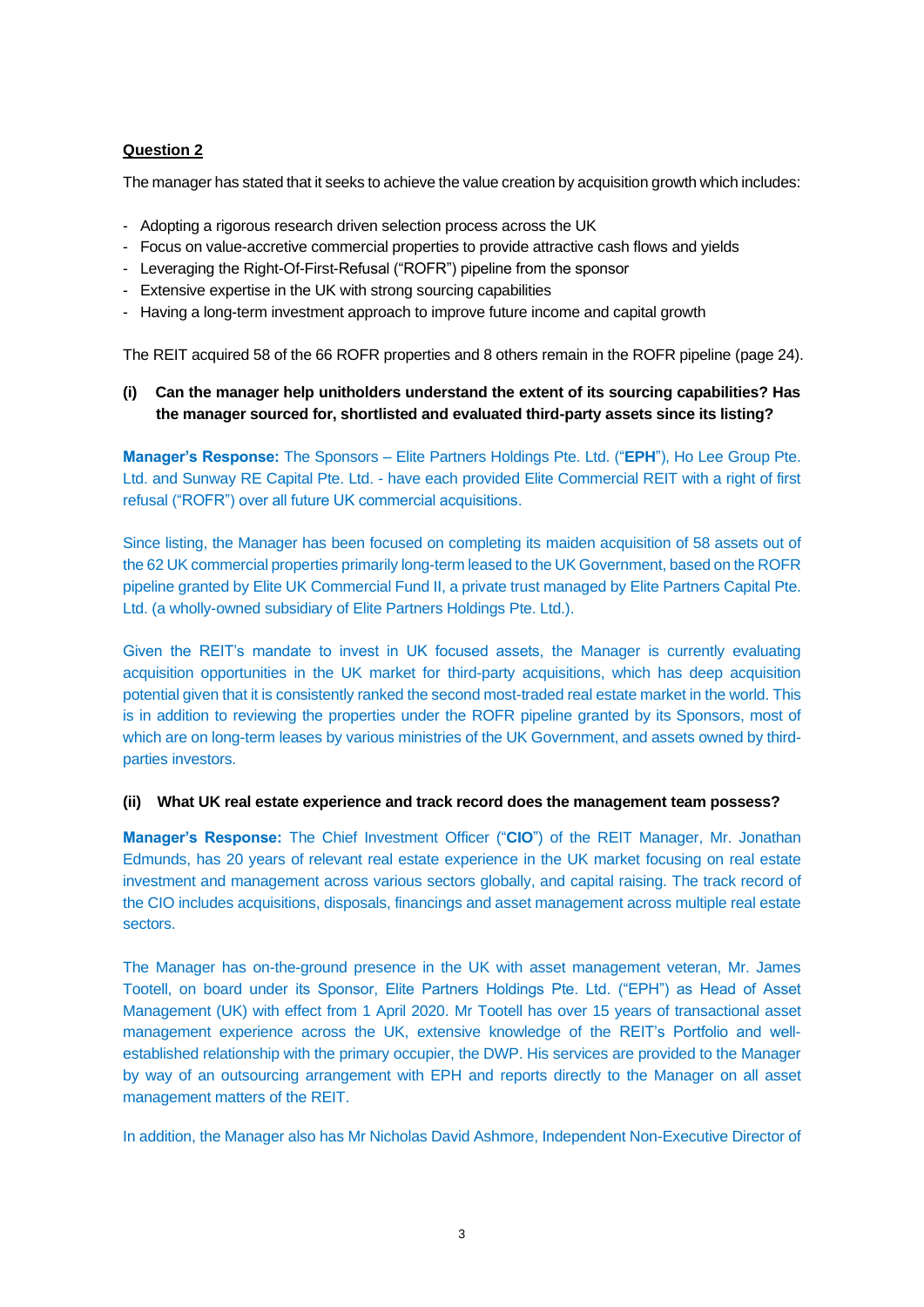the Manager, on its Board of Directors. Mr Ashmore has an extensive track record and close relationship with the UK government. From 2017 to 2018, he was an Operations Director with Carillion Plc, where he was responsible for facilities management contracts with the UK Government. Prior to that he has been with the British Army for more than 30 years. During his days with the Ministry of Defence, he also specialises in areas covering property and infrastructure for the ministry.

# **(iii) Given that the sponsors do not appear to be carrying out developments in the UK and hence do not have a pipeline of organic development projects, how sustainable is their sponsorship?**

**Manager's Response:** One of the REIT's sponsors, EPH, has continued to acquire office properties in the UK while the REIT has been focused on completing its maiden acquisition. EPH has extensive network and sourcing capabilities in the UK, having examined over £3.0 billion worth of potential acquisitions in the UK over the past two years prior to the REIT's IPO, primarily on assets with high credit-quality tenancy profiles. EPH will continue to provide a ROFR to the REIT for any commercial assets it owns in the UK. The other two of the REIT's sponsors have also partnered EPH in these efforts.

### **(iv) Can the manager clarify the role of the sponsor?**

**Manager's Response:** The role of the sponsor is to support the continued growth of the REIT. The REIT can leverage on the sponsors' sourcing capabilities for acquisition opportunities, to take advantage of the most liquid real estate market in Europe. In addition, the sponsors in their own respective investments, do invest in the UK market. Hence, the sponsors are familiar with the market. Coupled with their extensive construction and development track record, the sponsors will be able to source and advise in AEI matters.

The sponsor appears to have bought the IPO portfolio of 97 commercial properties from a British developer (Telereal Trillium) for £282 million in November 2018. At the IPO, the entire portfolio was valued at £319 million (valuation dated 31 August 2019), just nine months after its acquisition.

## **(v) Can the manager help unitholders understand the asset improvements and enhancement, if any, that was carried out between November 2018 and August 2019?**

**Manager's Response:** Between November 2018 and August 2019, no asset improvements were undertaken by the landlord as the portfolio was 100% occupied by the tenant on FRI (triple net) leases. Under an FRI (triple net) lease, the responsibility for the repair of the external, internal and structural format of the property is placed with the tenant. Elite Commercial REIT, as the landlord, has no repairing or insuring liability and will not be required to bear the costs of material repairs to the Properties, if any.

Nevertheless, the acquisition of this portfolio demonstrates the sourcing capabilities of the sponsors to find attractive yielding assets that provide attractive cash flows for the benefit of unitholders.

**(vi) Will the manager be developing its in-house capability to source for third-party assets?** This would allow the REIT to source for commercial properties according to its own growth objectives and to improve accountability and alignment with unitholders.

**Manager's Response:** The Manager has significant in-house capability to source for third-party assets.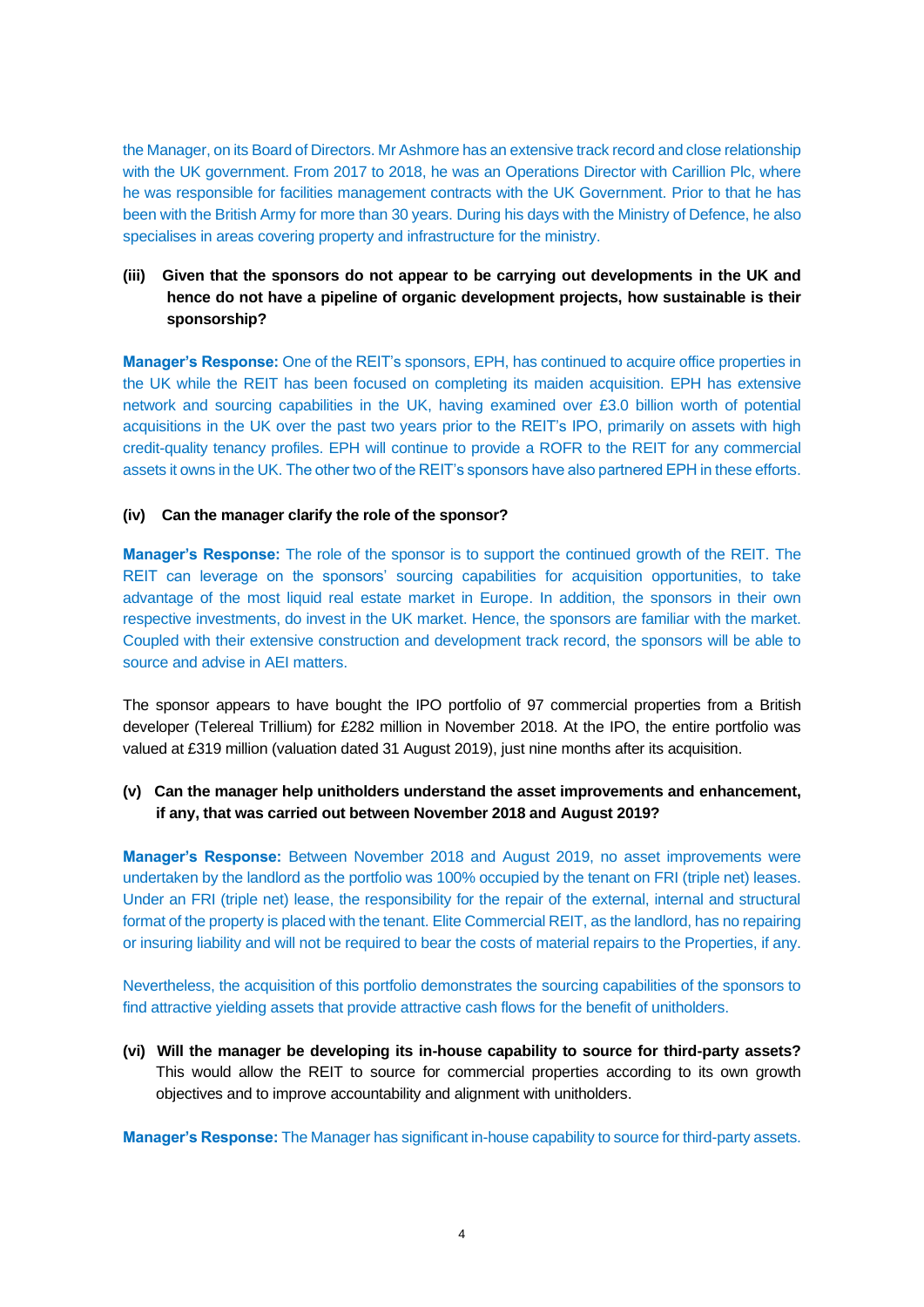The REIT management team, led by CEO Ms. Shaldine Wang, was instrumental in acquiring the IPO Portfolio of 97 assets across the UK and are intimately involved with the asset management and discussions with the DWP since acquisition. The management team has an average of 15 years of relevant experience across UK real estate investment and management, corporate finance, financial management and REITs. Specifically, the Chief Investment Officer ("**CIO**") of the REIT Manager, Mr. Jonathan Edmunds, has 20 years of relevant real estate experience in the UK market including acquisitions, disposals, and asset management.

In addition, the REIT has on-the-ground presence in UK via the Head of Asset Management (UK) of EPH, Mr James Tootell, whose services are provided to Elite Commercial REIT through an outsourcing arrangement and reports directly to the manager.

### **Question 3**

The REIT has an aggregate leverage of 31.0% as at 31 December 2020. With the acquisition, the leverage would have increased. According to the REIT's circular, the pro forma financial aggregate leverage would be 37.7% (pro forma as at 30 June 2020).

**(i) What is the aggregate leverage following the acquisition?** The REIT has announced that it has taken up £115.8 million in term loans and £9.0 million in bridge loans and paid for the acquisition with consideration units issued at £0.68 per unit. The March 2021 Investor Presentation Slides (published on 29 March 2021) did not contain updated information based on the enlarged portfolio.

**Manager's Response:** Referring to the announcement made on 19th October 2020, assuming the acquisitions were funded by a) issuance of consideration units to the seller, b) borrowings and c) internal resources, the proforma (as at 30 June 2020) aggregate leverage would have been 43.3%.

The Manager will provide an updated position on the aggregate leverage ratio in its upcoming 1Q business updates to investors.

## **(ii) What is the available debt headroom?**

**Manager's Response:** The Manager will provide an updated position on the available debt headroom in its upcoming 1Q business updates to investors.

The REIT has also stated that it is "largely insulated from currency movements between the Pound and Singapore Dollars" (page 29). The REIT has put in place a natural hedge as its assets and borrowings are predominantly denominated in pounds.

## **(iii) For an unitholder in Singapore, can the manager confirm that he/she would be fully exposed to the fluctuations in GBP:SGD exchange rates as the REIT does not carry out any (SGD) hedging at all and it declares its distribution in GBP?**

**Manager's Response:** The REIT has a natural hedge in place by having its assets and expenses in the same currency, the GBP. The distributions are reported and declared in GBP. Investors are also given a choice to receive their dividends in GBP or SGD. Investors who choose to receive their dividends in SGD will be exposed to the currency fluctuations.